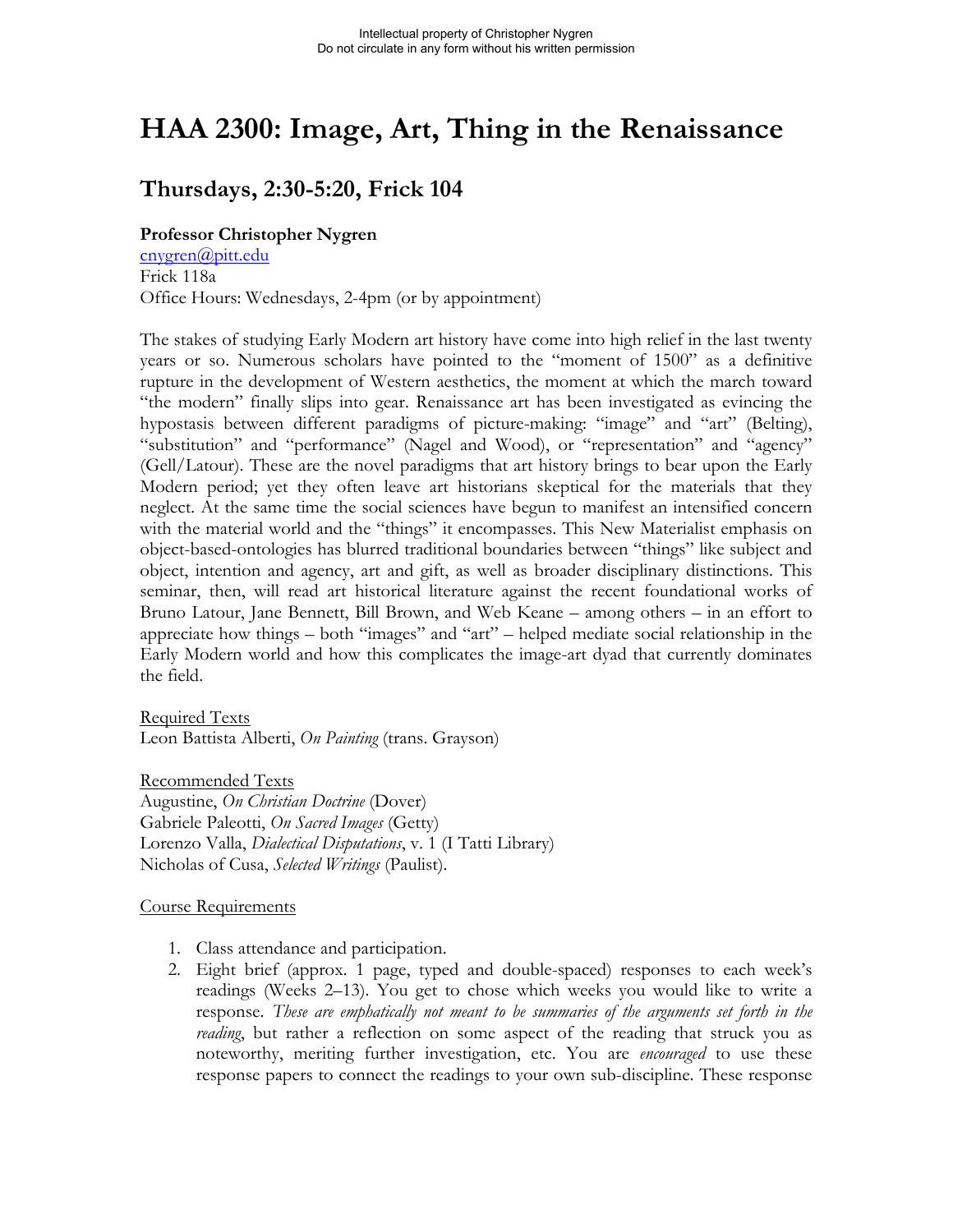papers will be read out loud in class to stimulate and guide discussions each week. These should be emailed to the professor by 9am the morning of class.

- 3. In-class presentation
- 4. A final independent presentation and formal written essay, approximately 15-20 pages, on a topic of your choice in consultation with the professor. All students are required to make an appointment to discuss their project with the professor during week 6 or week 7 of the class in order to allow ample time to develop an independent bibliography.

### *In-Class Presentations*

Over the course of the semester, participants will occasionally work in groups of two or three to prepare and deliver brief (20–30 minute) presentations of key works, theories, themes, and issues related to that week's topic and readings. Details to follow.

# *Final Presentation*

Students should prepare a conference style paper, no longer than 20 minutes, with a carefully integrated digital presentation component. Practice your presentations in advance in order to regulate the timing. "Spectators" will be expected to offer cogent, insightful questions and comments, in the spirit of helping the presenter to further develop their thinking and writing on this topic.

#### *Final Project*

Following the presentation, each participant will submit a formal written essay, in the form of a Word or PDF document, emailed to the professor by 11:59pm EST on Thursday, April 28<sup>th</sup>. These papers should be approximately 15-20 pages with Chicago Style footnotes and bibliography. All students should begin meeting individually with the professor early in the semester to discuss the shape of the final research project, and should also set up an appointment with Kate Joranson, the Fine Arts Librarian, to talk with her about your research interests.

# *Formatting Guidelines for Written Work*

All art history essays should be double-spaced, in 12-point Times New Roman or a similar font, and with 1" margins. They should include Chicago Style footnotes, a separate Chicago Style bibliography, and fully captioned illustrations of all relevant figures, each on a separate page (with some exceptions) and following the bibliography. When in doubt, refer to the Chicago Manual of Style, available online through PittCat.

# **Week 1**

Jan.  $7<sup>th</sup>$  – Introductions \* Visit to CMOA – group exercise

**Week 2** Jan.  $14<sup>th</sup>$  – Image Part I: Picture Leon Battista Alberti, *On Painting*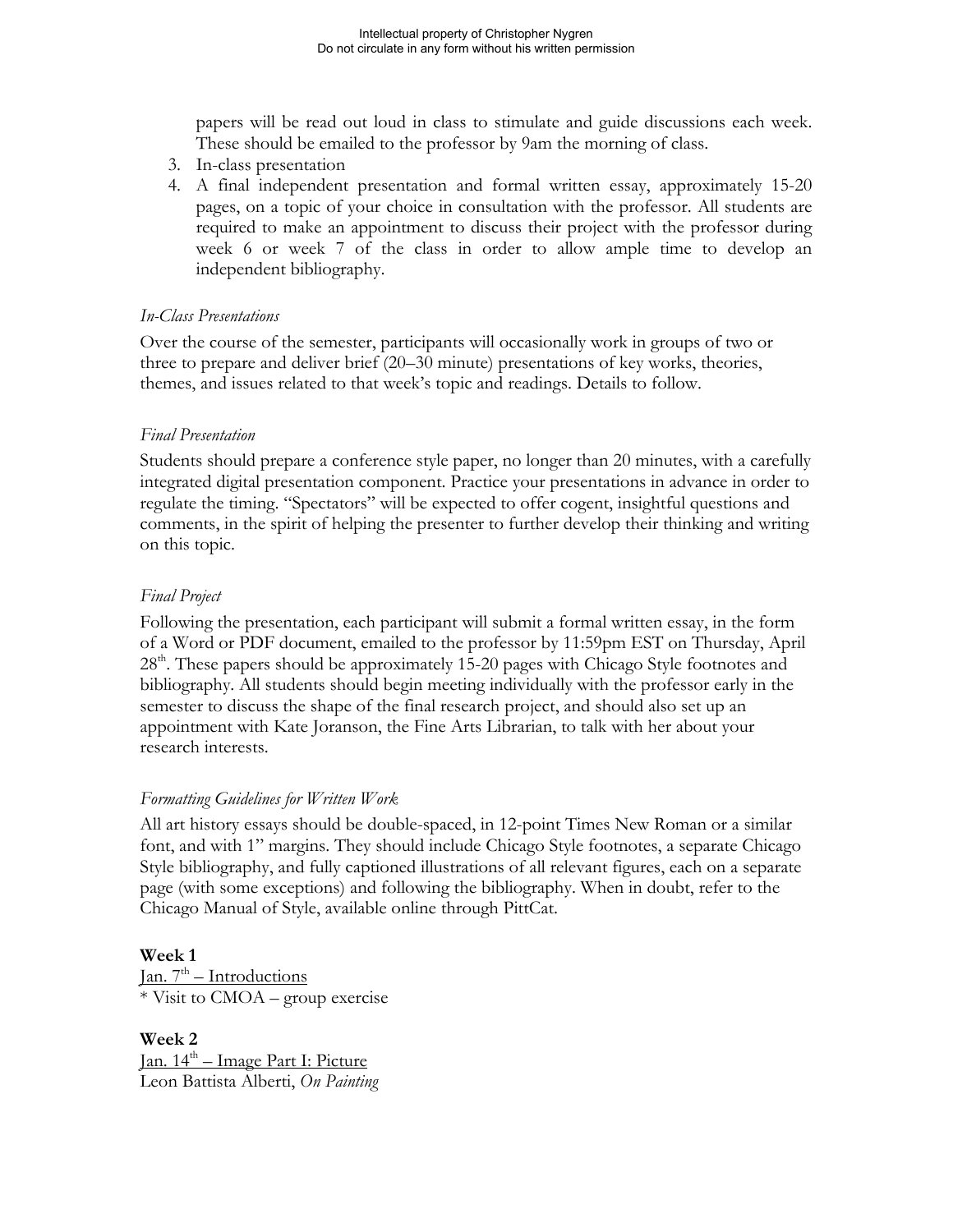- Caroline Walker Bynum. *Christian Materiality: An Essay on Religion in Late Medieval Europe*. New York: Zone, 2011: 15-123.
- Joseph Masheck, "Alberti's 'Window': Art -Historical Notes on an Antimodernist Misprision," *Art Journal*, 50, 1 (March 1991), pp. 35-41.

Yves Bonnefoy. *The Lure and the Truth in Painting*. Chicago: 43-58 and 71-84.

# **Week 3**

 $Jan. 21<sup>st</sup> – Image Part II: Image$ 

- Paleotti, Gabriele. *Discourse on Sacred and Profane Images*, translated by William McCuaig. Los Angeles: Getty Research Institute, 2012. Book 1
- Nicholas of Cusa, *De vision dei*, Preface Bk. 12, in *Nicolas of Cusa's Dialectical Mysticism. Text, Translation, and Interpretative Study of De Visione Dei*, ed. and trans. Jasper Hopkins (Minneapolis, 1988), pp. 680-703
- Hortst Bredekamp. "A Neglected Tradition? Art History as *Bildwissenschaft*." *Critical Inquiry*, 29 (2003), 418-28.
- Moxey, Keith. *Visual Time: The Image in History*. Durham and London: Duke University Press, 2013: 53-75.
- Belting, Hans. *An Anthropology of Images: Picture, Medium, Body* (Princeton), 1-36

# **Week 4**

 $Jan 28<sup>th</sup> - NO CLASS$ 

# **Week 5**

Feb.  $4<sup>th</sup>$  – Image Part III. Image / Text

Augustine. *On Christian Doctrine*, books 1-3.

"Oriental Script in Italian Painting" from *Bazaar to Piazza*.

Acres, Alfred. "Rogier van der Weyden's Painted Texts." *Artibus et Historiae* 21 (2000): 75- 109.

Nagel, Alexander. "25 Notes on Pseudo-Script." *Res*.

# **Week 6 (Meetings to discuss paper topics)**

 $\text{Feb. } 11^{\text{th}} - \text{Images Part IV.}$  The Agency of Images

Mitchell, W.J.T. *What do Pictures Want?*, intro and chapter 1.

Gell, Alfred. *Art and Agency: An Anthropological Theory*. Oxford: Clarendon Press, 1998: 96- 154.

Bennett, Jane. 2005. The agency of assemblages and the North American blackout. *Public Culture* 17(3): 445-65.

From: Caroline van Eck. *Art, Agency and Living Presence: From the Animated Image to the Excessive Object* (Leiden, 2015)

# **Week 7 (Meetings to discuss paper topics)**

 $Feb. 18<sup>th</sup> – Art Part I: Genealogies of Modernity$ </u>

Giorgio Vasari, "On Painting" chapter 1

- From: Williams, Robert. *Art, Theory, and Culture in Sixteenth-Century Italy: From Techne to Metatechne*. Cambridge: Cambridge University Press, 1997.
- From: Didi-Huberman, Georges. *Confronting Images: Questioning the Ends of a Certain History of Art*, translated by John Goodman. University Park: Pennsylvania State University Press, 2005.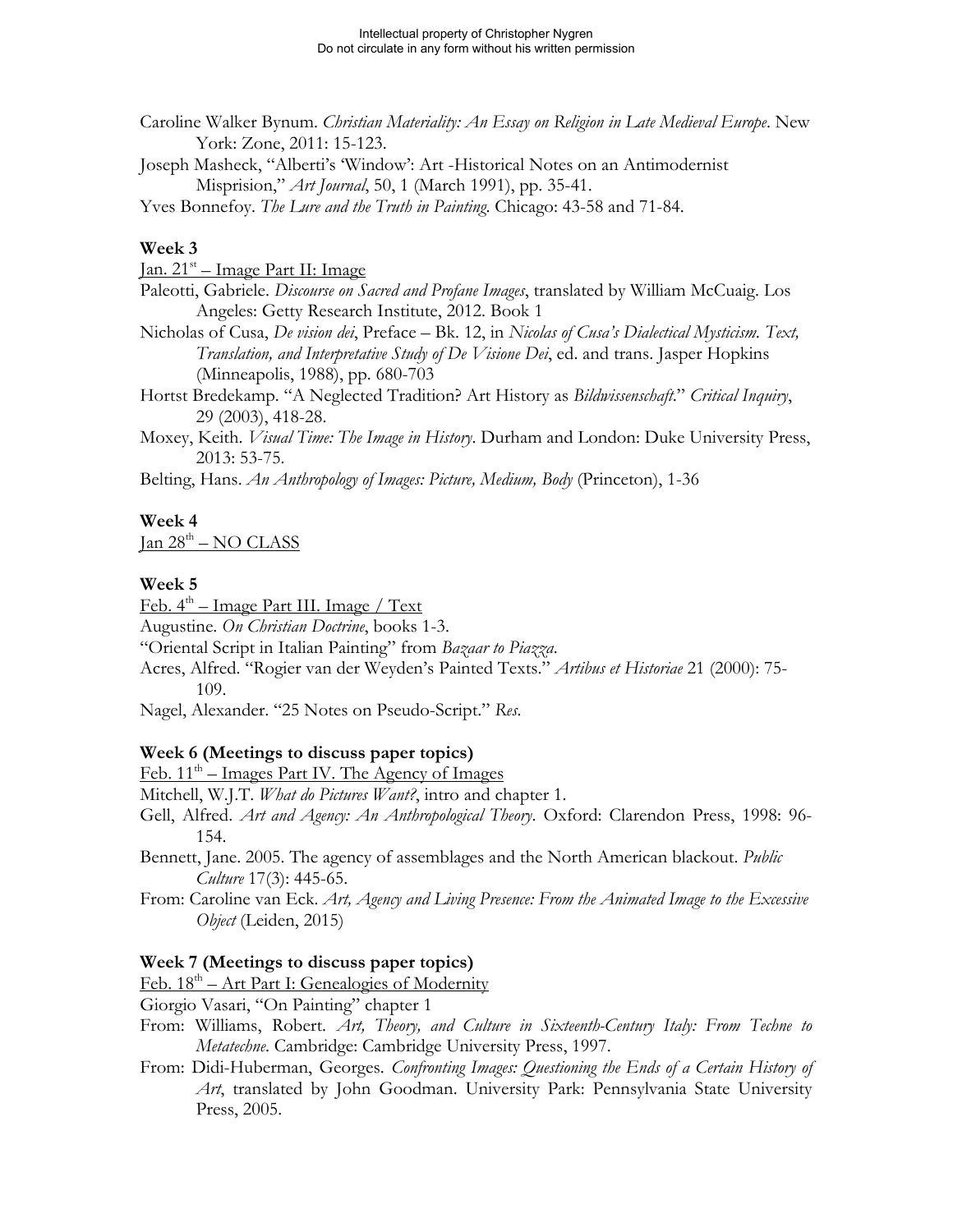- Belting, Hans. *Likeness and Presence: A History of the Image Before the Era of Art* (University of Chicago Press, 1994), 458-90
- Nagel, Alexander. *The Controversy of Renaissance Art*. Chicago and London: University of Chicago Press, 2011: chapters 8-10.

#### **Week 8**

 $Feb. 25<sup>th</sup> - Art Part II$ 

- Heidegger, Martin. "The Origin of the Work of Art," in *Poetry, Language, Thought*, translated by Albert Hofstadter. New York: Harper Collins, 2001.
- Boehm, Gottfried. "Representation, Presentation, Presence: Tracing the Homo Pictor," in *Iconic Power: Materiality and Meaning in Social Life*, edited by Jeffrey Alexander, Dominik Bartmanski, and Bernhard Giesen. New York: Palgrave, 2011: 15-23.
- Ann Dunlop, "On the Origins of European Painting Materials, Real and Imagined," *The Matter of Art* (Manchester, 2015), 68-96.
- Regina Stefaniak, "Replicating Mysteries of the Passion: Rosso's *Dead Christ with Angels*," *Renaissance Quarterly* 45 (1992), 677-738.

#### **Week 9**

March 3rd – Art Part III. Miraculous Images -

- Examination of Giovanni Angelo Lottini, *Scelta d'alcuni miracoli e grazie della Santissima Nunziata di Firenze* (Firenze: Landini, 1636), held in the University Art Gallery.
- Maniura, Robert. "The Icon is Dead, Long Live the Icon: The Holy Image in the Renaissance," in *Icon and Word: The Power of Images in Byzantium. Studies Presented to Robin Cormack*. Aldershot: Ashgate, 2003: 88-103.
- Keane, Webb. "Calvin in the Tropics: Objects and Subjects at the Religious Frontier," in *Border Fetishisms: Material Objects in Unstable Spaces*, edited by Patricia Spyer. New York: Routledge, 1998 pp. 13-34.
- Holmes, Megan. "Miraculous Images in Renaissance Florence," *Art History* 34 (June 2011), 432-465.
- Jacobs, Fedrika. "Rethinking the Divide: Cult Images and the Cult of Images," in *Renaissance Theory*, edited by James Elkins and Robert Williams. New York and London: Routledge, 2008: 95-114.

#### SPRING BREAK

#### **Week 10**

March  $17^{\text{th}}$  – Thing Part I

- Heidegger, Martin. "The Thing," in *Poetry, Language, and Thought*. Harper Collins, New York: Harper Collins, 2001, pp. 165-182.
- Brown, Bill. Thing theory. *Critical Inquiry* 28(2001), 1-22.

Paula Findlen, "Introduction," in *Early Modern Things* 

Marianna Koos "Wandering Things: Agency and Embodiment." *Art History* 

Luke Syson and Dora Thornton, *Objects of Virtue: Art in Renaissance Italy* (London, 2001), 229- 262.

#### **Week 11**

March  $24^{th}$  – Thing Part II Lorenzeo Valla, *Dialectical Disputations*, v. 1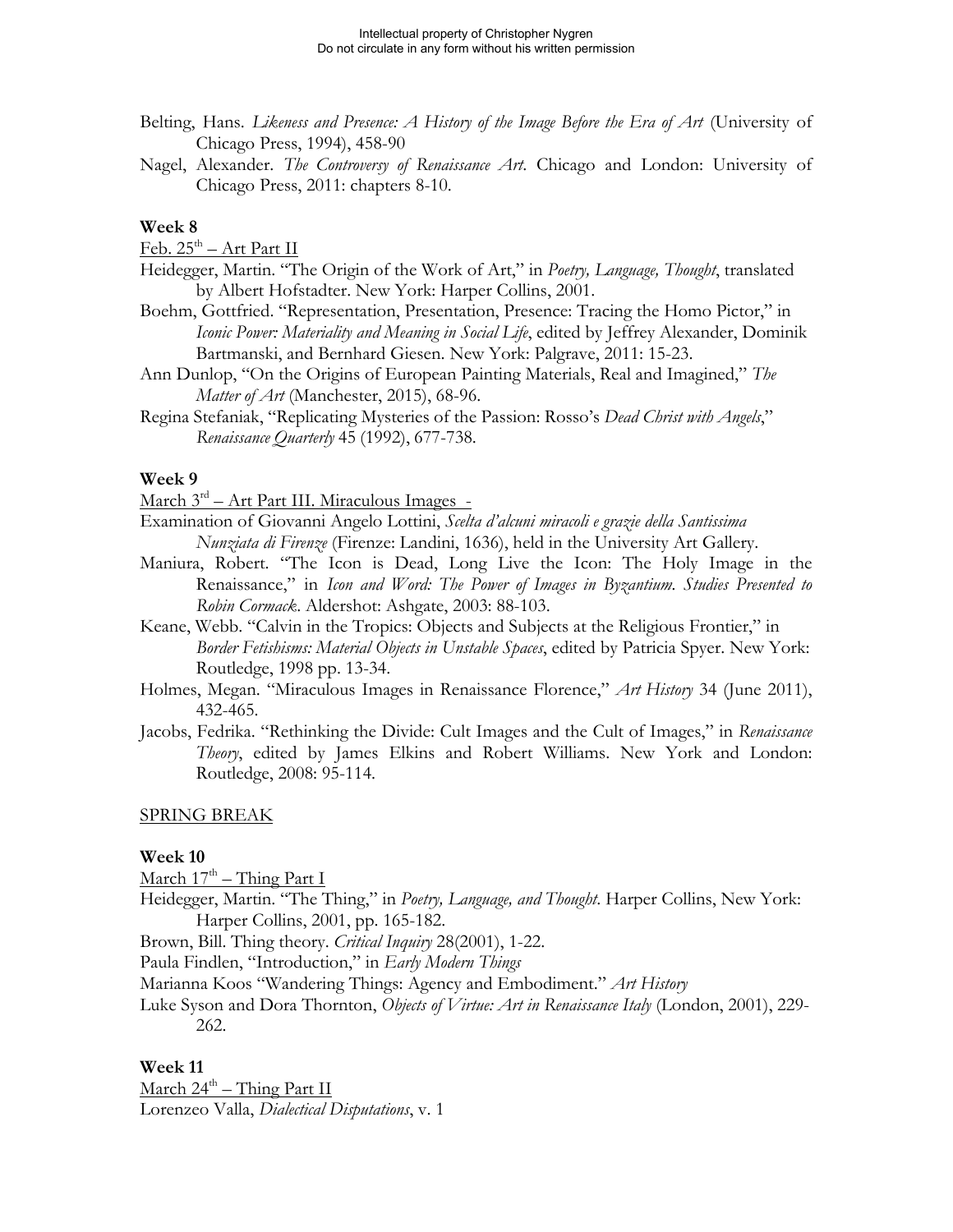- Latour, Bruno. "Though Shalt Not Freeze Frame, or How Not to Misunderstand the Science and Religion Debate," in *On The Modern Cult of the Factish God*.
- Christopher S. Wood, "Image and Thing: A Modern Romance," *Representations* 133 (2016), 130-51.
- Rothstein, Brett. "Making Truoble: Strange Wooden Objects and the Early Modern Pursuit of Difficulty," *The Journal for Early Modern Cultural Studies* 13 (2013).

#### **Week 12**

March 31 – NO CLASS, RSA BOSTON

#### **Week 13**

April  $7<sup>th</sup>$  – Thing Part III. Collecting things

Jean Baudrillard. "The System of Collecting," in *Cultures of Collecting*.

- Appadurai, Arjun. "Introduction: Commodities and the Politics of Value," in *The Social Life of Things: Commodities in Cultural Perspective*, edited by Arjun Appadurai,. Cambridge: Cambridge University Press, 1986, pp. 3-63.
- Findlen, Paula. *Possessing Nature: Museums, Collecting, and Scientific Culture in Early Modern Italy*. Berkeley and London: University of California Press, 1994
- Stephen Campbell, "Antico and Mantegna: Humanist Art and the Fortune of the Art Object," in *Antico. The Golden Age of Renaissance Bronzes* (Washington DC, 2010),

#### **Week 14**

April  $14<sup>th</sup>$  – Presentations (perhaps extending beyond class time limit)

#### **Week 15**

April  $21<sup>st</sup>$  – Presentations (perhaps extending beyond class time limit)